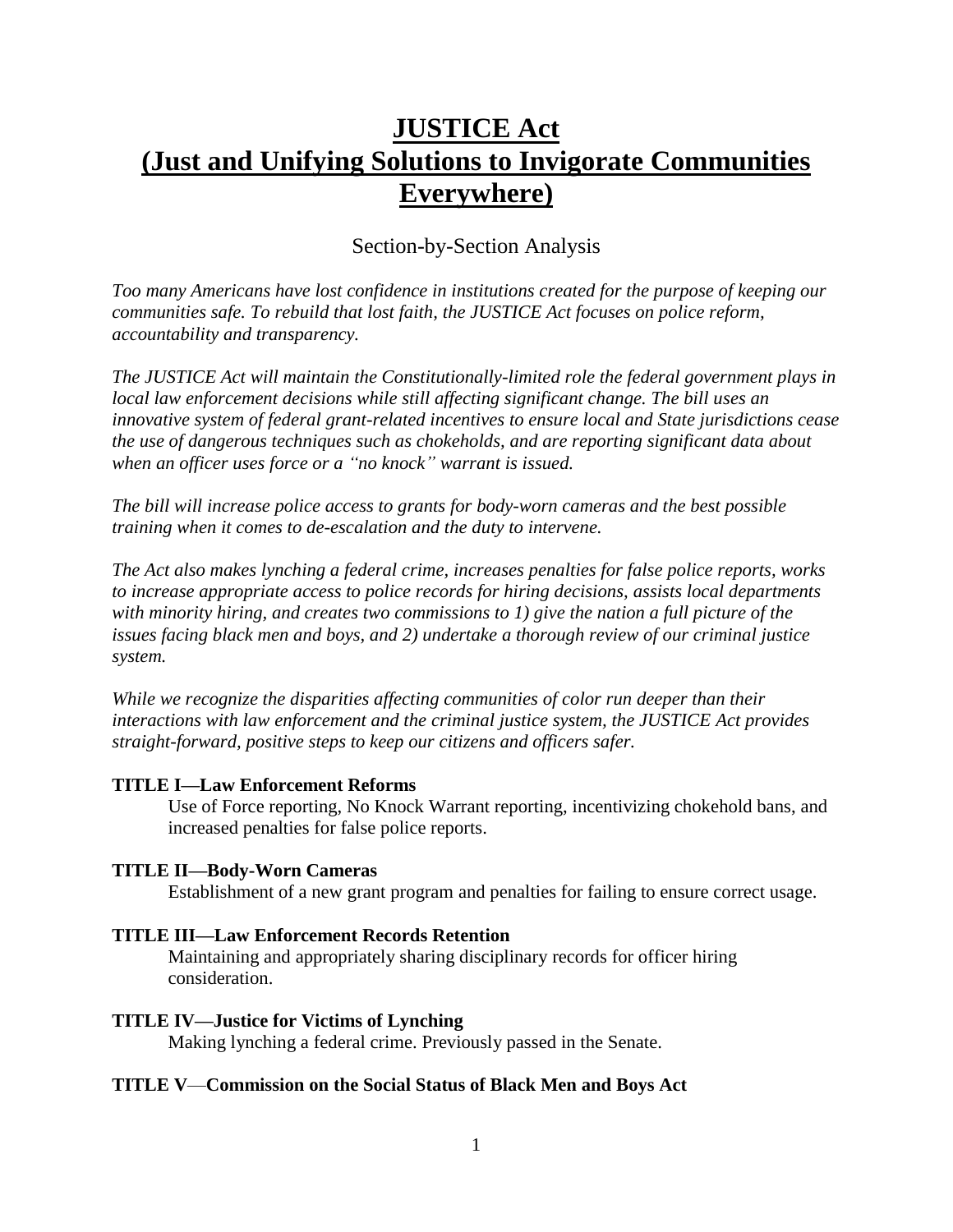The Commission will issue a wide-ranging report on conditions affecting black men and boys, including education, health care, financial status, and the criminal justice system as a whole.

#### **TITLE VI**—**Alternatives to the Use of Force, De-Escalation, Behavioral Health Crises, and Duty to Intervene Training**

The DOJ will develop and provide training on de-escalation and implementation and fulfilment of duty to intervene policies.

#### **TITLE VII—National Criminal Justice Commission Act**

Establishes a commission to undertake a comprehensive review of the criminal justice system, submit studies, and provide best practices recommendations.

#### **TITLE VIII—Law Enforcement Agency Hiring and Education**

Helps to ensure law enforcement agency personnel are reflective of the communities they serve, and creates an African American History Museum education program for law enforcement.

#### **TITLE IX—Best Practices and Studies**

Consensus development of best practices for policing tactics, employment processes, community transparency and administration. Studies on community Use of Force review boards, law enforcement officer engagement on issues related to mental health, homelessness, and addiction, and proposals on improving accountability for DOJ grants.

#### **TITLE X—Closing the Law Enforcement Consent Loophole Act**

Makes it unlawful for a federal law enforcement officer to engage in a sexual act while acting under color of law or with an individual who is under arrest, in detention, or in an officer's custody.

#### **TITLE XI—Emergency Funding**

**Sec. 1. Short title; table of contents.** 

### **TITLE I—Law Enforcement Reforms**

#### **Sec. 101. George Floyd and Walter Scott Notification Act.**

*Only information on roughly 40% of America's law enforcement officers is currently contributed to the FBI National Use of Force Data Collection. There is no official system for tracking police shootings, only media and community efforts. This provision will allow our nation to see the full*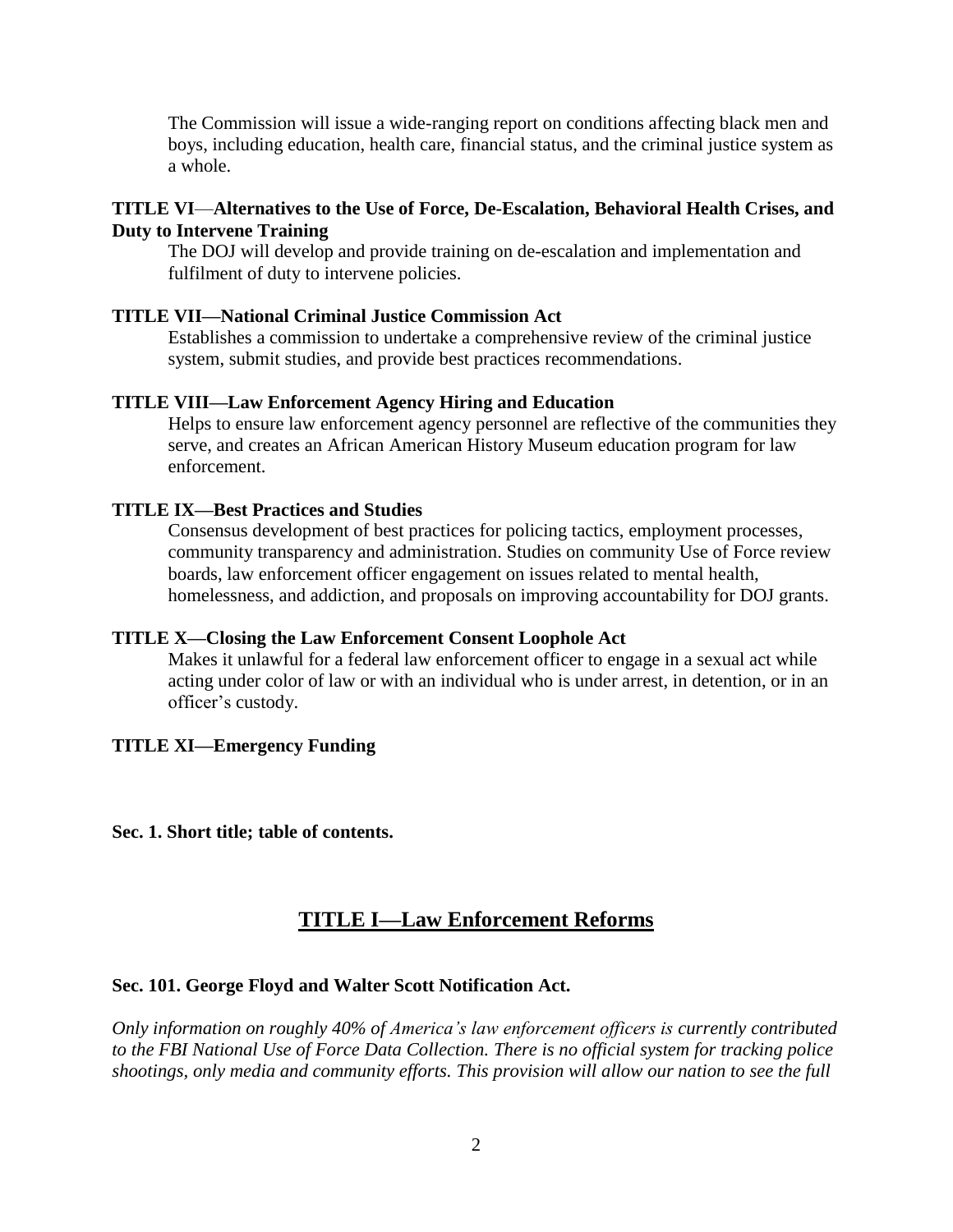#### *picture of when force is used and weapons are discharged, helping inform training and deescalation methods.*

- Requires States and local governments to report on an annual basis to the established FBI National Use-of-Force Data Collection use of force events by law enforcement that causes death or serious injury, including any discharge of a firearm by a law enforcement officer and any discharge of a firearm by a civilian at an officer, as well as events where law enforcement officers are seriously injured or killed in the line of duty.
- The FBI must make the information available to the public no later than one year after the date of enactment of this Act and annually thereafter.
- Beginning in the first fiscal year after the date of enactment of this Act, States and local governments that fail to comply with these reporting requirements are subject to an up to 20-percent reduction in federal funding, and up to an additional five-percent reduction for each year thereafter that they fail to comply. Grant penalties may not exceed a 25-percent total reduction for any given year.
- Funds not allocated due to the reduction penalty shall be reallocated to States or localities that have complied with this section.
- The Director of the FBI shall provide to a State or unit of local government technical assistance and training for the collection and submission of data in accordance with this subsection.

### **Sec. 102. Breonna Taylor Notification Act.**

*There is currently no real data available on how, when and why no knock search warrants are used, as well as how often they occur. Receiving and analyzing this data will provide a definitive answer as to the goals and effectiveness behind no knocks.*

- Requires States and localities to report data to the Attorney General on the use of "noknock warrants" on an annual basis.
- For each "no-knock warrant" carried out the respective law enforcement agency shall report critical information related to the execution of the warrant: the reason for which the warrant was issued including each violation of law listed on the warrant; whether force was used resulting in property damage, serious bodily injury, or death to any person; demographic information of each person found at the location authorized for entry under the warrant; whether the correct address was entered; whether the warrant included all of the information required under law; as well as crime rate data for the respective locality.
- The Attorney General will then publish a public report of this information.
- Includes privacy protections to preserve the integrity of on-going investigations.
- Where States or localities fail to submit these reports to the Attorney General, the State or local government to which the agency belongs will be subject to an up to 20-percent reduction in federal funding that would otherwise be awarded.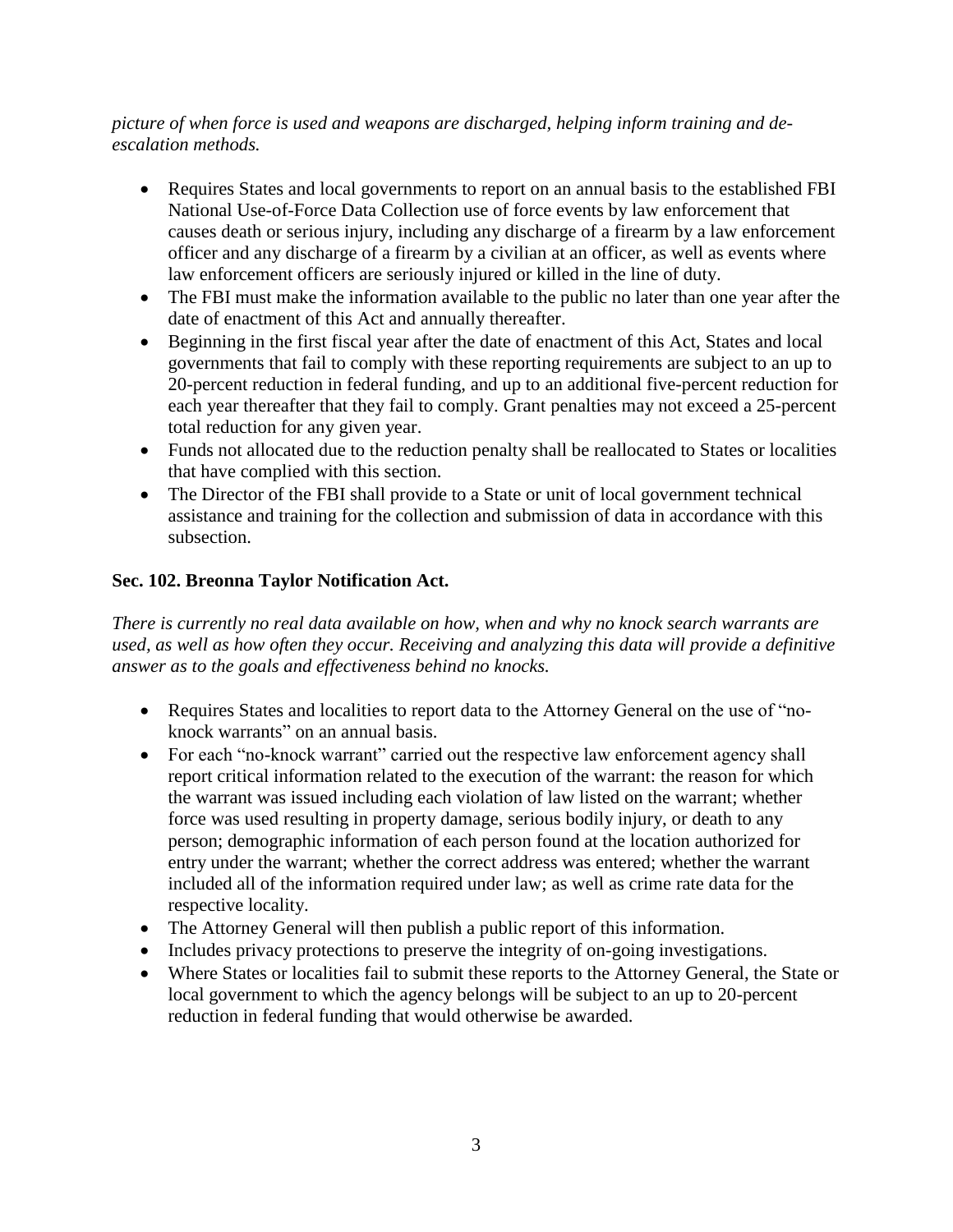### **Sec. 103. Guidance.**

*It is necessary that the Attorney General create a smart, efficient system that can be widely shared and understood by police departments, elected officials, and the public.*

 No later than 180 days after enactment, the Attorney General, in coordination with the Director of the FBI and State and local law enforcement agencies, shall issue guidance on best practices relating to establishing standard and consistent data collection systems that capture the information required to be reported under sections 101 and 102 and is consistent with data reported under the Death in Custody Reporting Act of 2013 and the Law Enforcement Act of 1994.

### **Sec. 104. Compliance assistance grants.**

*Many jurisdictions may need financial assistance to meet these reporting requirements. The JUSTICE Act will provide resources to ensure that these potential budgetary shortfalls do not stop critical information from being reported.*

- Creates a new grant program authorized at \$112,000,000 for fiscal year 2021 to be made available to States and local governments and administered by the Attorney General to assist these entities in complying with the reporting requirements in sections 101 and 102 of this Act.
- This grant program will help to ensure that budgetary limitations do not impede a law enforcement agency from accurately and sufficiently reporting the information required under sections 101 and 102.

### **Sec. 105. Incentivizing banning of chokeholds.**

*BYRNE Justice and COPS Grants are essential sources of funds for many jurisdictions across the country. The incentive to keep these dollars should essentially ban chokeholds across the nation.*

- Chokeholds are extremely dangerous maneuvers that can easily result in serious bodily injury or death. The death of George Floyd, and countless others before him, has made it clear that there is simply no place for the use of chokeholds as a generally allowable practice by law enforcement officers when acting under color of law.
- Requires that all States and local units of government put in place tough policies severely restricting the use of chokeholds, except in situations where deadly force is authorized.
- States and law enforcement agencies that do not instill such policies may not receive funds under the Byrne grant program or the COPS grant program for any fiscal year in which they do not have such policies in place before the start of the fiscal year for which funding is sought.

### **Sec. 106. Falsifying police incident reports.**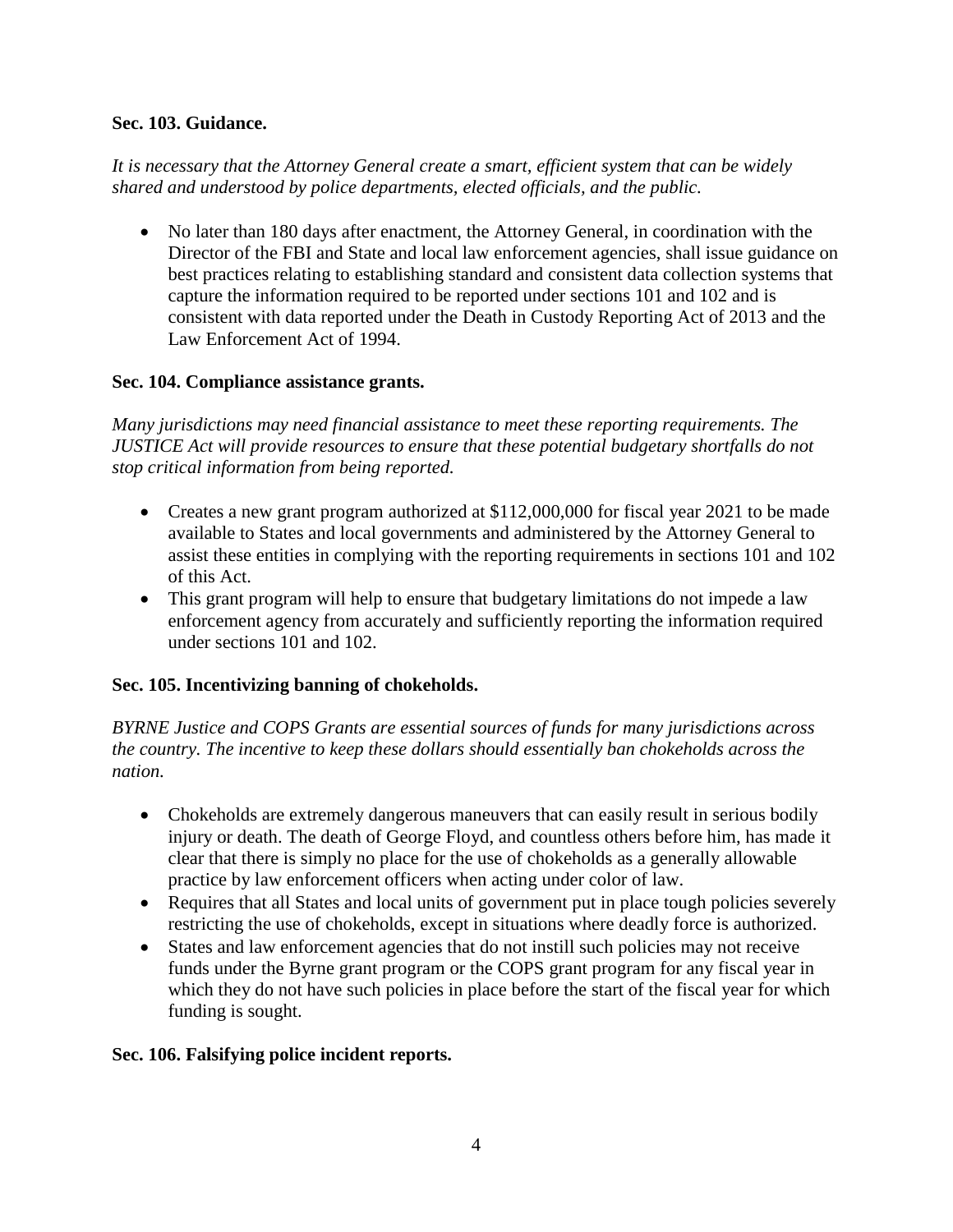*Too often, police reports do not match the facts. Recently, the police report filed in Louisville noted "no injuries" for Breonna Taylor even after she was killed in the no knock warrant raid. Strengthening penalties for falsifying reports will encourage a more accurate accounting of events.*

- Provides a sense of Congress that falsifying police reports in connection with civil rights violations obstructs the administration of justice and undermines trust and confidence between communities and law enforcement agencies in those communities.
- Adds a new criminal penalty for falsifying reports filed in connection with a civil rights violation that results in serious bodily injury or death, prosecuted under 18 U.S.C. 242.
- Provides a 20-year maximum sentence.
- Provides a 4-level enhancement under the Federal Sentencing Guidelines where a defendant knowingly and willfully falsifies a report in connection with a civil rights violation.

## **TITLE II—Body-Worn Cameras**

*Studies have shown that the proper use of body worn cameras can reduce complaints against officers by up to 90% and decrease officers' use of force by 60%. Ensuring body cameras are issued and turned on will keep citizens and officers safer.*

### **Sec. 201. Body-Worn Camera Partnership Program.**

*Setting up a body-worn camera program can be costly for jurisdictions. With the data showing clearly the use of these cameras is effective, DOJ will create a new grant program to aid departments in the purchase of cameras and related equipment such as data storage.*

- Creates a new matching federal grant program to be administered by the Director of the Bureau of Justice Assistance to provide our nation's law enforcement officers with access to body-worn cameras and the necessary technology, training, and resources to ensure their optimal use.
- This program is authorized at \$100,000,000 for each of fiscal years 2021 through 2025.
- Incentivizes States and local units of government to enact best practices for the use of body-worn cameras by conditioning eligibility for this funding on the department's work to implement required guidelines that: 1) were developed with input from the community, crime victim organizations, and prosecutors; 2) require body-worn cameras to be used at all times that an officer arrests or detains anyone; 3) ensure officers are properly trained on how to properly use body-worn cameras in the field; and 4) suitably handle recorded content.
- This provision also ensures that there are clear standards for privacy and data retention and that footage is made publicly available when appropriate to promote community confidence and transparency. These standards will also serve to increase accountability in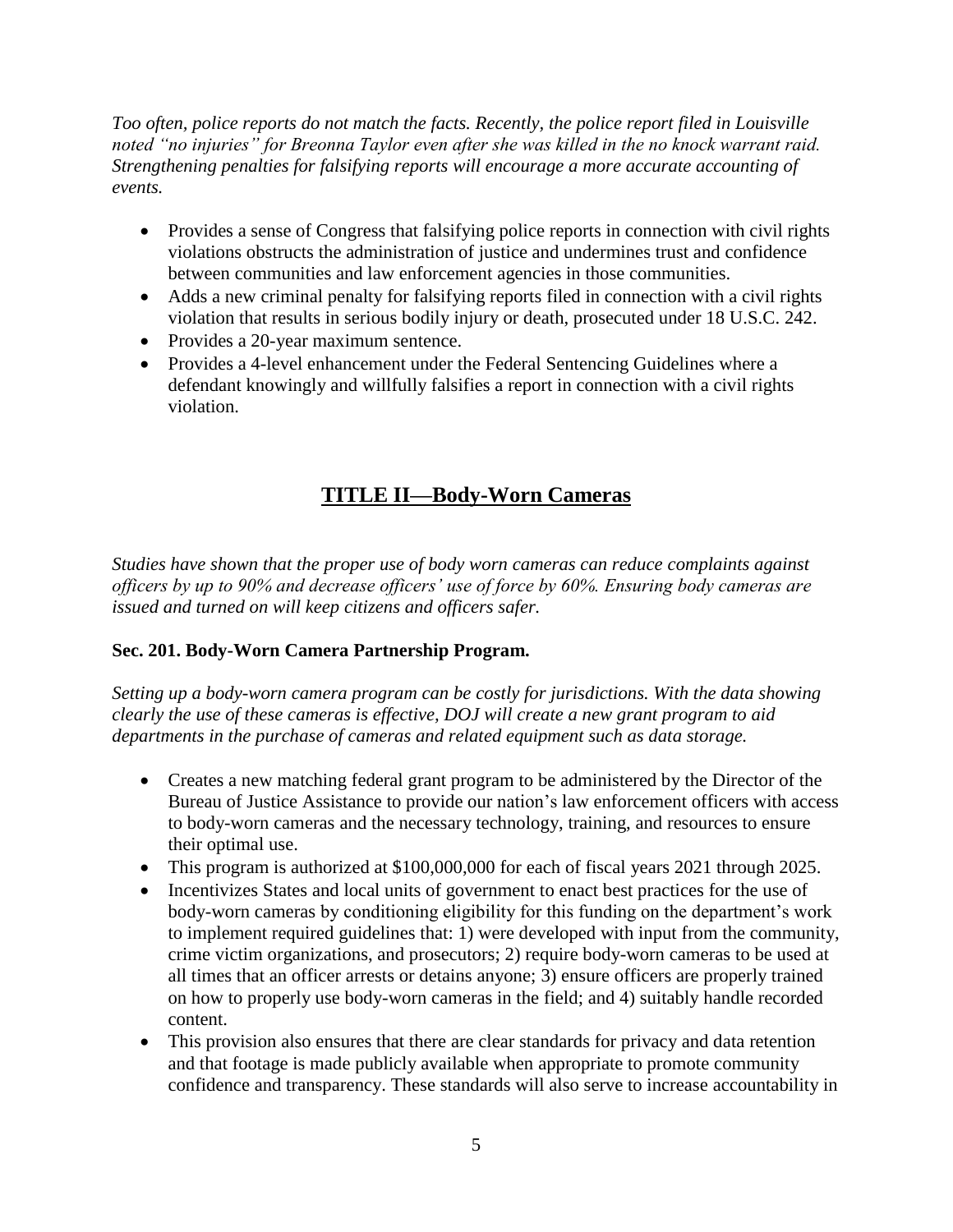law enforcement without sacrificing the privacy rights of third parties or the integrity of on-going investigations.

- Grants issued under section may be used for the purchase of body-worn cameras; the development of best practices and procedures for optimal use of body-worn cameras; necessary and relevant training; requisite technological infrastructure necessary for bodyworn cameras; the storage, retention, viewing, auditing, and release of footage from body-worn cameras; and additional personnel to support the administration of the bodyworn camera program by the respective unit of government.
- A covered government receiving grants under this section must submit a comprehensive report to the Director of the Bureau of Justice Assistance each year it receives such funding. These reports must include a summary of the activities carried out through the funding received under this section and whether the needs listed in the entity's application are being met. The Director may add additional requirements as necessary to these reports and must publish these reports within seven days of receipt.
- Within 90 days after the end of each fiscal year, the Director must also submit a report to Congress that includes the aggregate amount of grants made under this section, a summary of the information provided by grant recipients over the preceding year, and a description of the priorities and plan for awarding grants and ensuring the effective use of body-worn cameras.

### **Sec. 202. Penalties for failure to use body-worn cameras.**

*Entities using body-worn cameras must ensure police officers use the cameras properly or suffer financial consequences.*

- Ensures that entities receiving federal dollars to purchase body-worn cameras will implement the necessary guardrails for the use of such cameras and discipline law enforcement officers who intentionally fail to ensure the device is engaged, functional, and properly secured at all times, by subjecting the entity to a twenty-percent reduction in federal funding each year that action is not taken to satisfy the aforementioned requirements. An additional five-percent reduction is added, for a maximum of a 25 percent reduction in funding for any given year, if entities continue to fail to institute such policies beginning the second fiscal year after enactment.
- Funds subject to the penalty will be reallocated to States and localities that are compliant with this section

## **TITLE III—Law Enforcement Records Retention**

*Too often after a tragic incident, we learn that the offending officer has had past issues with misconduct in another jurisdiction. This will allow police departments to access the full history of applicants and make more informed hiring decisions.*

### **Sec. 301. Law enforcement records retention.**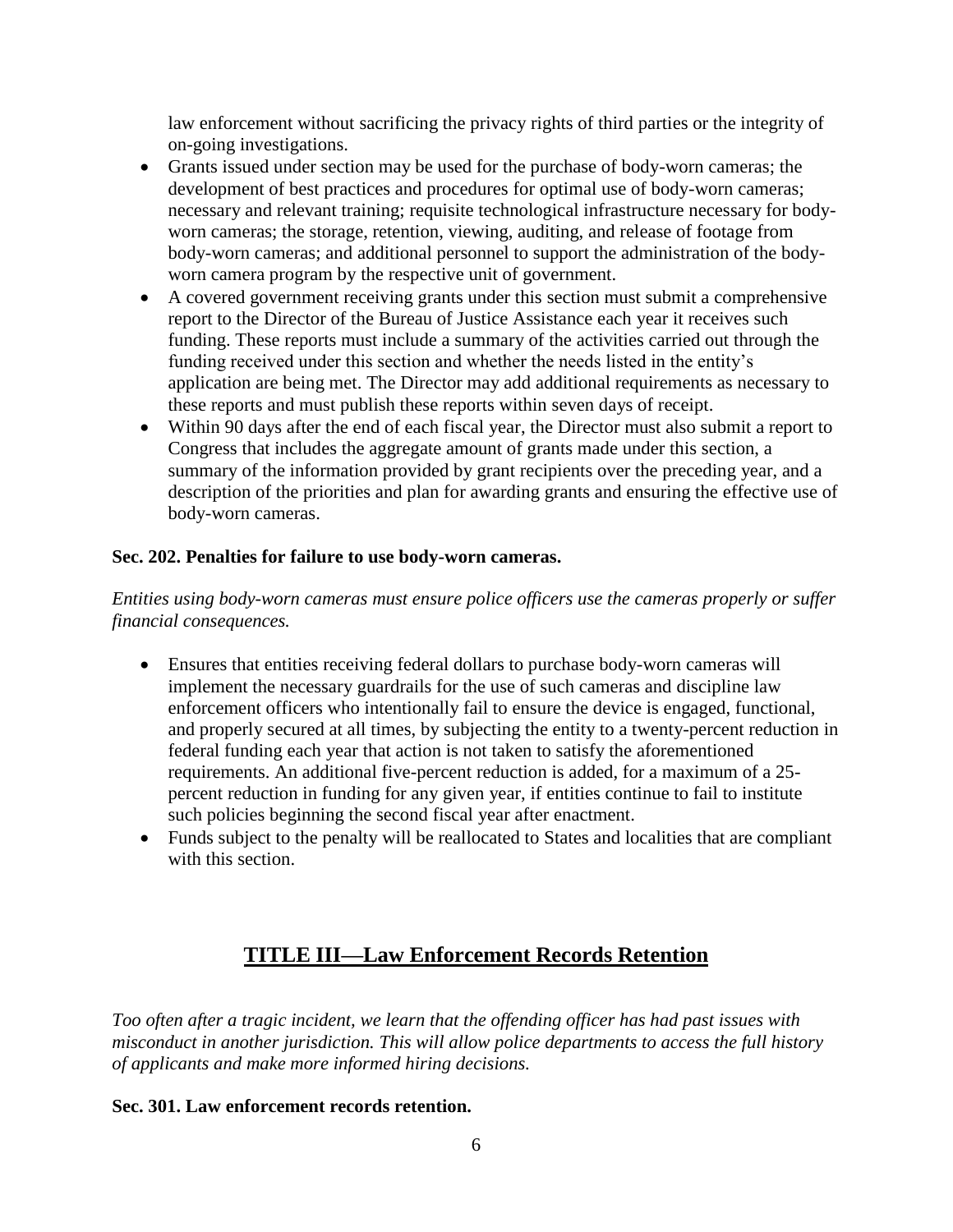- Requires law enforcement agencies to maintain employment and disciplinary records of law enforcement officers for no less than 30 years through a covered system and carefully review the records of any officer before hiring them.
- Specifically, when making a hiring decision, law enforcement agencies must search and obtain employment and disciplinary records of the applicant from each law enforcement agency that previously employed the applicant to determine whether the applicant has a disciplinary record, internal investigations record, or record of an award or commendation.
- Records will include substantiated allegations of misconduct and internal investigation records as well as award or commendation. Disciplinary records include any written document regarding an allegation of misconduct by an officer that is substantiated and adjudicated by a government agency or court, unless overturned by an appeal, and results in adverse action by the employing law enforcement agency or criminal charges.
- State and local governments that do not establish and implement these systems will be ineligible for key sources of federal funding.
- Each State shall receive a one-time grant of at least \$1,000,000 to establish these systems and practices. A total of \$100,000,000 is authorized to be appropriated for this purpose.
- Protects law enforcement agencies from legal liability for carrying out the requirements of this section. Includes exceptions that allow for legal action where a department unlawfully releases a record to a non-law enforcement entity or individual, or for a purpose other than making a hiring decision.

## **TITLE IV—Justice for Victims of Lynching**

*Making lynching a federal crime sends a clear message to those that promote hate: their bigoted views have no place in the United States of America.*

### **Sec. 401. Short title.**

### **Sec. 402. Findings.**

- Lynching was a pernicious and pervasive tool that was used to interfere with multiple aspects of life—including the exercise of Federally protected rights, as enumerated in section 245 of title 18, United States Code, housing rights, as enumerated in section 901 of the Civil Rights Act of 1968 (42 U.S.C. 3631), and the free exercise of religion, as enumerated in section 247 of title 18, United States Code.
- Interference with these rights was often effectuated by multiple offenders and groups, rather than isolated individuals. Therefore, prohibiting conspiracies to violate each of these rights recognizes the history of lynching in the United States and serves to prohibit its use in the future.

### **Sec. 403. Lynching.**

• Creates a new tool for the Department of Justice to utilize in the prosecution of violent criminal offenses that are motivated by bias by enacting a stand-alone, anti-hate crime,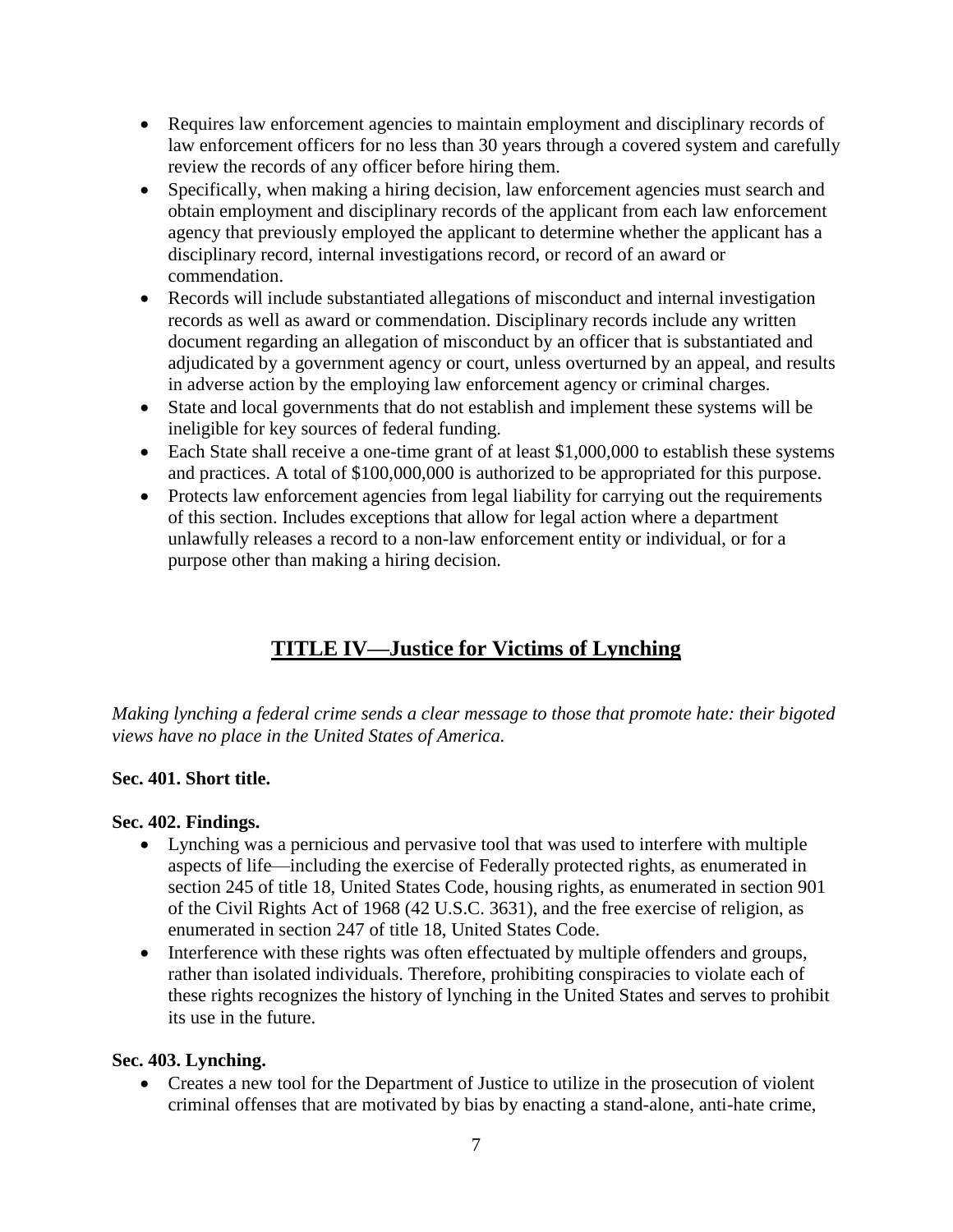multi-actor conspiracy provision. This provision provides that any individual conspiring with another person to violate section 245, 247, or 249 of Chapter 13 title 18 or section 901 of the Civil Rights Act of 1968 (42 USC 3631), shall be punished in the same manner as a completed violation of that section.

 This provision also creates a limitation on sentencing by requiring that where the maximum term of imprisonment is less than 10 years for a completed violation of a respective offense, the offender cannot be imprisoned for more than 10 years.

## **TITLE V**—**Commission on the Social Status of Black Men and Boys Act**

*The inequalities facing communities of color, and black men and boys in particular, run far deeper than negative interactions with law enforcement. The Commission will issue a wideranging report on conditions affecting black men and boys, including education, health care, financial status, and the criminal justice system as a whole.*

#### **Sec. 501. Short title.**

#### **Sec. 502. Commission establishment and membership.**

• The Commission on the Social Status of Black Men and Boys is established within the United States Commission on Civil Rights Office of the Staff Director.

#### **Sec. 503. Other matters relating to appointment; removal.**

- The Commission shall consist of 19 members appointed by members of both political parties as described in this section.
- If after the Commission is appointed there is a partisan imbalance of Commission members, the congressional leaders of the political party with fewer members on the Commission shall jointly name additional members to create partisan parity on the Commission.

#### **Sec. 504. Leadership election.**

 At the first meeting of the Commission each year, 16 the members shall elect a Chair and a Secretary.

#### **Sec. 505. Commission duties and powers.**

- The Commission shall conduct a systematic study of the conditions affecting Black men and boys, including homicide rates, arrest and incarceration rates, poverty, violence, fatherhood, mentorship, drug abuse, death rates, disparate income and wealth levels, school performance in all grade levels including postsecondary education and college, and health issues.
- The Commission shall document trends regarding the topics described and report on the community impacts of relevant government programs within the scope of such topics.
- The Commission shall propose measures to alleviate and remedy the underlying causes of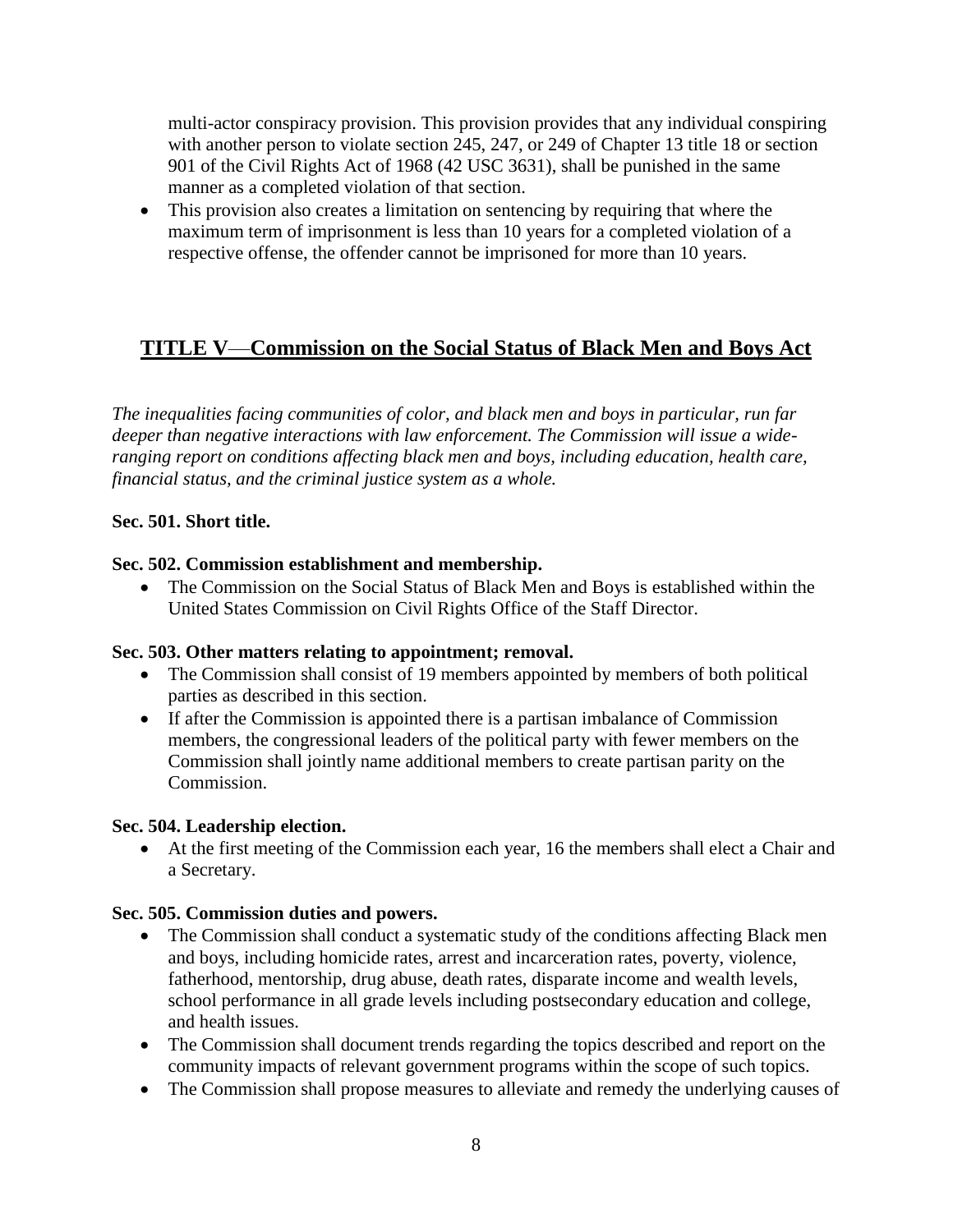the conditions described, which may include recommendations of changes to the law, recommendations for how to implement related policies, and recommendations for how to create, develop, or improve upon government programs.

#### **Sec. 506. Commission meeting requirements.**

- The first meeting of the Commission shall take place no later than 30 days after the initial members are all appointed. Meetings shall be focused on significant issues impacting Black men and boys, for the purpose of initiating research ideas and delegating research tasks to Commission members to initiate the first annual report described in section 507.
- The Commission shall meet quarterly. In addition to all quarterly meetings, the Commission shall meet at other times at the call of the Chair or as determined by a majority of Commission members.

#### **Sec. 507. Annual report guidelines.**

- The Commission shall make an annual report, beginning the year of the first Commission meeting. The report shall address the current conditions affecting Black men and boys and make recommendations to address these issues.
- The report must be submitted to the President, the Congress, members of the President's Cabinet, and the chairs of the appropriate committees of jurisdiction. The Commission shall make the report publicly available online on a centralized Federal website.

#### **Sec. 508. Commission compensation.**

Members of the Commission shall serve on the Commission without compensation.

## **TITLE VI**—**Alternatives to the Use of Force, De-escalation, Behavioral Health Crises, and Duty to Intervene Training**

*Local and State jurisdictions should all have access to the best training practices and methods available, especially when it comes to de-escalation and duty to intervene. The DOJ can provide a clearinghouse for this information that is easily accessible to all law enforcement jurisdictions.*

### **Sec. 601. Training on alternatives to use of force, de-escalation, and behavioral health crises**

*De-escalation training will provide law enforcement officers with the knowledge and tools they need to ensure force is used only as a last resort. This section funds both the COPS Office at DOJ to create training programs and best practices, and the BYRNE-JAG grant program to award dollars to jurisdictions to help pay for the training.*

Curricula in alternatives to use of force, de-escalation, and behavioral health crises:

 The DOJ Community Oriented Policing Services (COPS) Office shall develop curricula in alternatives to use of force, de-escalation, and responding to behavioral health crises.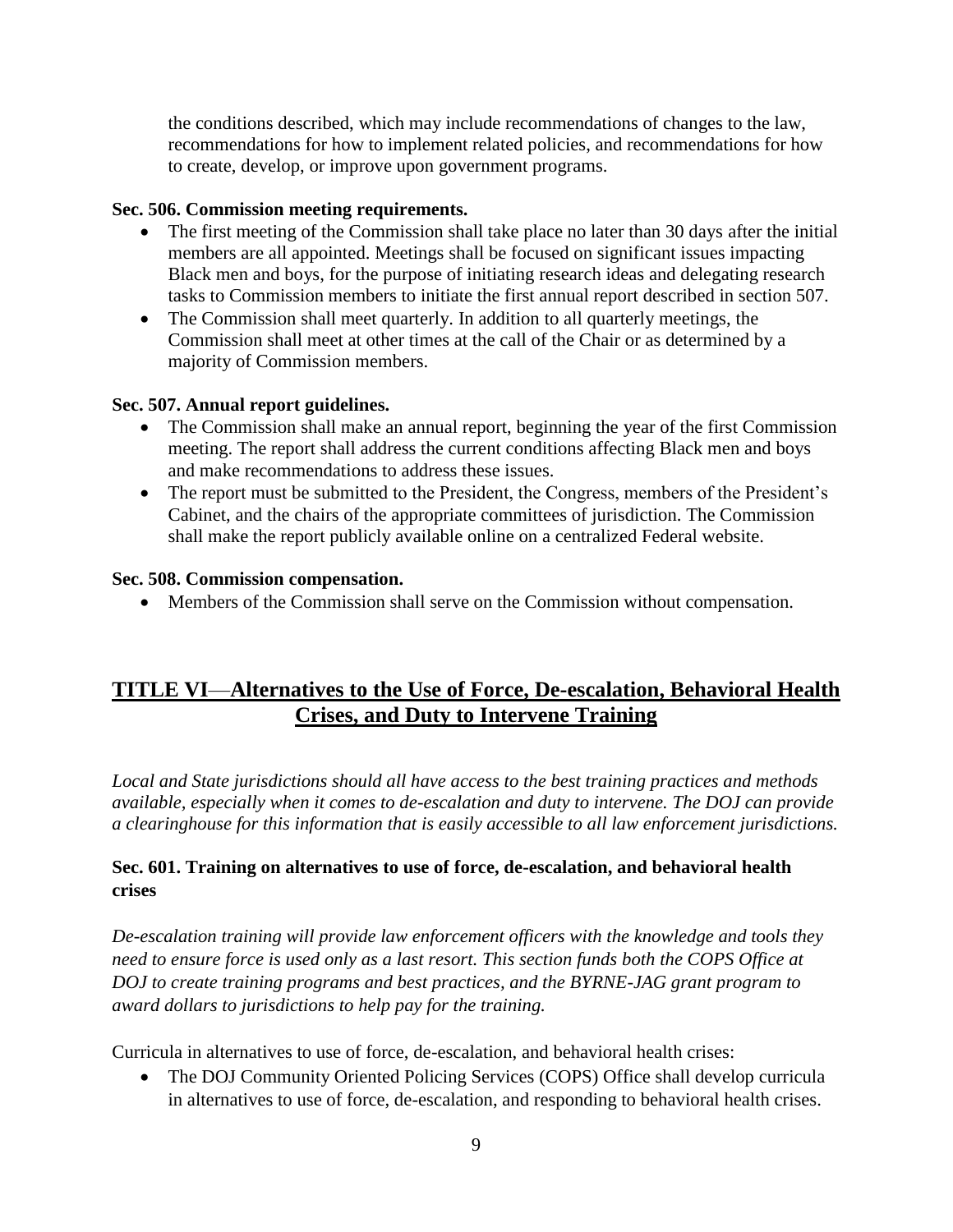- The COPS Office shall consult with State and local law enforcement agencies, labor organizations, professional law enforcement organizations, and mental health organizations to develop curricula.
- The COPS Office shall establish a process to certify public and private entities to deliver training using either the curricula developed by the COPS Office, or equivalent curricula. Curriculum delivery—two phase approach for delivering training:
	- In phase 1, the COPS Office offers regional training programs to equip and certify State and local law enforcement officers to conduct training using the COPS Office curricula a 'train the trainer' approach. Phase 1 continues through the end of fiscal year 2023, but the Attorney General may continue regional training programs at his or her discretion.
	- In phase 2, certified public and private entities deliver the curriculum.

List of agencies that have completed the training:

• The Attorney General shall establish a public list of agencies that train their officers in alternatives to use of force, de-escalation, and responding to behavioral health crises. The list shall include the number of officers (out of total workforce) that have completed the training, and whether any personnel from the agency have been certified to conduct trainings themselves.

Funding for curriculum development, delivery, and list of agencies:

• Authorizes an annual appropriation of \$20 million beginning in fiscal year 2021 through fiscal year 2025, for the COPS Office to develop and deliver curricula, certify public and private entities to deliver training, and maintain the list of agencies.

Byrne-JAG grants to pay for costs associated with training:

- Authorizes an annual appropriation of \$50 million beginning in fiscal year 2021 through 2025 to establish completely new funding under Byrne-JAG for State and local law enforcement agencies to pay for costs associated with conducting or procuring training, as well as attendance by State and local law enforcement officers at approved courses.
- Funds are allocated in proportion to the number of law enforcement officers in each State and unit of local government, and will be distributed by State Administering Agencies. Local agencies may elect to receive their funds in the form of training services from the State.
- State and local agencies must report to the Attorney General on the number of officers trained, the total number of officers employed by the agency, and any barriers to providing the training.

#### **Sec. 602. Training on duty to intervene.**

*Often times in tragic situations, video has shown there were other officers in close proximity who may have had the opportunity to de-escalate the situation and prevent or stop excessive use of force. This section will fund a training program to create, and educate officers on, policies related to the duty to intervene in situations where a fellow officer has crossed the line.*

• The Attorney General, in consultation with relevant law enforcement agencies of States and local governments and organizations representing rank and file law enforcement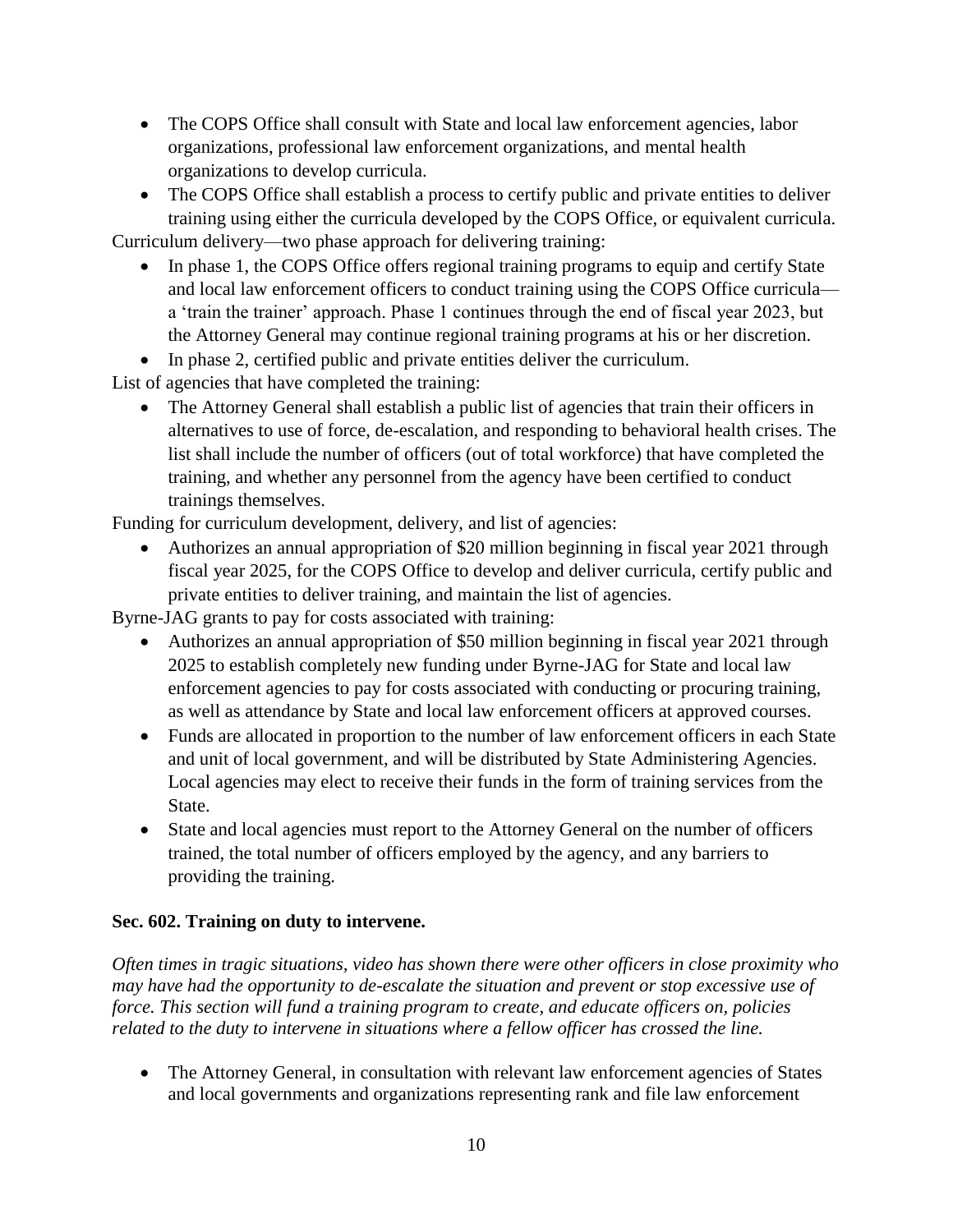officers, shall develop a training curriculum for law enforcement agencies and officers on the development, implementation, fulfillment, and enforcement of a duty of a law enforcement officer to intervene when another law enforcement officer engages in excessive use of force.

- The Attorney General shall also establish a process to certify public and private entities that offer courses on the duty to intervene that are equivalent to the training curriculum established under this section. Until the end of fiscal year 2023, the Attorney General shall provide regional training workshops for law enforcement officers of States and units of local government, using the training curriculum established under this section.
- The Attorney General will also publish a list of law enforcement agencies of States and units of local government that employ officers who have successfully completed a course described under paragraph (2) or  $(3)$ , which includes the total number of officers employed by the agency and the number of officers who have completed the course.
- The Attorney General may make grants to State and local law enforcement agencies to implement this training. \$100,000,000 is authorized for each of fiscal years 2021 through 2025 to carry out this section.

## **TITLE VII—National Criminal Justice Commission Act**

*Understanding the full extent of racial disparities and unjust outcomes in criminal justice systems across the nation is paramount. When implemented, the commission's findings will strengthen our justice system and help ensure Lady Justice is truly blind.*

### **Sec. 701. Short title.**

#### **Sec. 702. Findings.**

- It is in the interest of the United States to establish a commission to undertake a comprehensive review of the criminal justice system.
- There has not been a comprehensive study since the President's Commission on Law Enforcement and Administration of Justice was established in 1965.

#### **Sec. 703. Establishment of Commission.**

Establishes a commission to be known as the "National Criminal Justice Commission."

### **Sec. 704. Purpose of the Commission.**

• The Commission shall undertake a comprehensive review of the criminal justice system, submit to the President and Congress recommendations for Federal criminal justice reform, and disseminate findings and supplemental guidance to the Federal Government, as well as to State, local, and Tribal governments.

#### **Sec. 705. Review, recommendations, and report.**

 The Commission shall undertake a comprehensive review of all areas of the criminal justice system, including the criminal justice costs, practices, and policies of the Federal,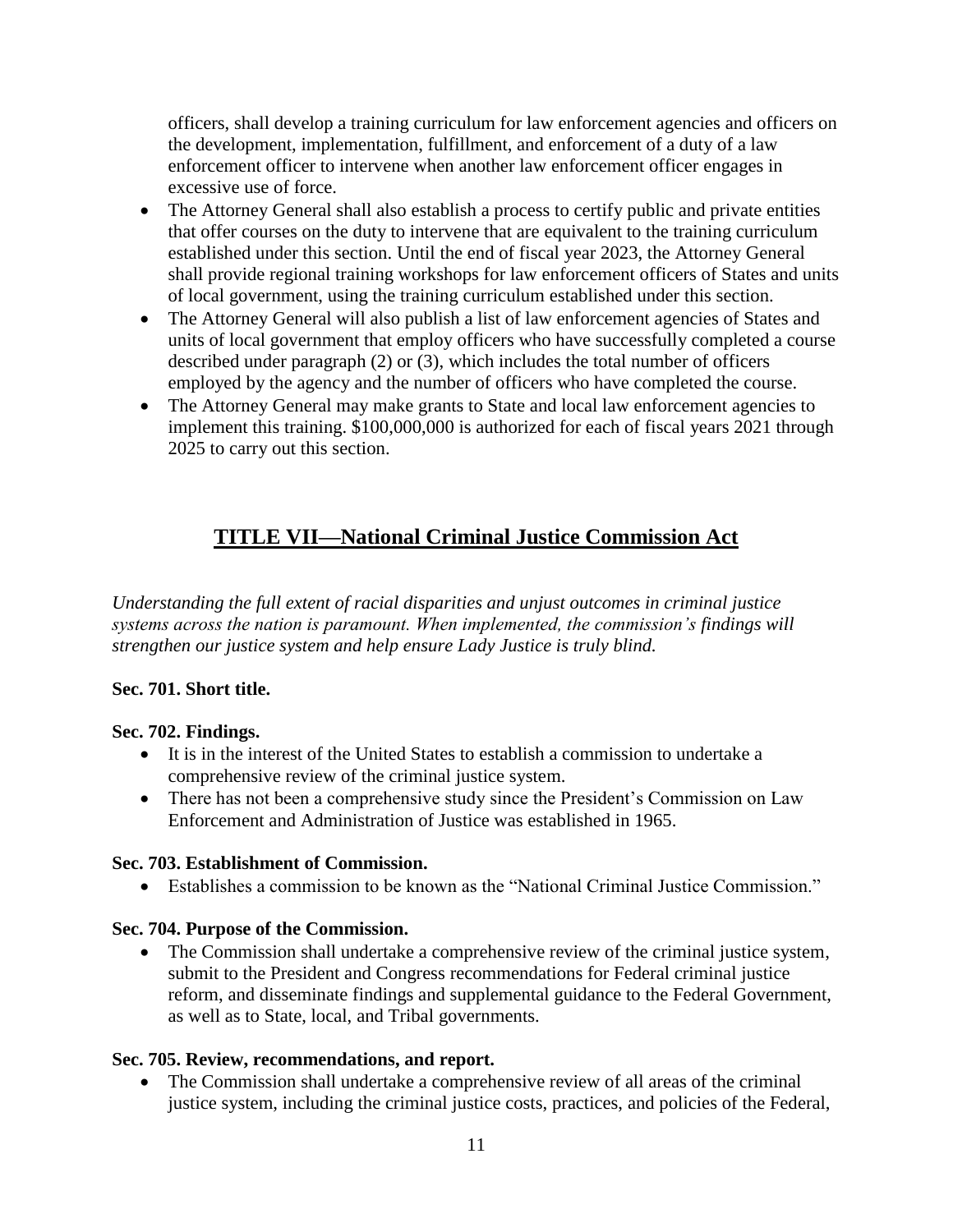State, local, and Tribal governments.

- Not later than 18 months after the date of the first meeting of the Commission, the Commission shall submit to the President and Congress recommendations for changes in Federal oversight, policies, practices, and laws designed to prevent, deter, and reduce crime and violence, reduce recidivism, improve cost-effectiveness, and ensure the interests of justice at every step of the criminal justice system.
- Not later than 18 months after the date of the first meeting of the Commission, the Commission shall disseminate to the Federal Government, as well as to State, local, and Tribal governments, a report that details the findings and supplemental guidance of the Commission regarding the criminal justice system at all levels of government.

#### **Sec. 706. Membership.**

 The Commission will consist of 14 members appointed by members of both political parties as described in this section. Members must be appointed based upon knowledge and experience in a relevant area.

#### **Sec. 707. Administration.**

 Establishes the leadership, practices, compensation, and administration of the Commission.

#### **Sec. 708. Direct Appropriations.**

• For each of fiscal years 2020 and 2021, \$7,000,000 is authorized to be appropriated to carry out this section.

#### **Sec. 709. Sunset.**

• The Commission shall terminate 60 days after the date on which the Commission submits the report required under section 705(c) to Congress.

## **TITLE VIII—Law Enforcement Agency Hiring and Education**

*Law enforcement agencies should reflect and understand the communities they protect. This will help rebuild trust between communities and law enforcement.*

#### **Subtitle A:**

 When the demographic makeup of a law enforcement agency differs dramatically from the community they serve, this section will allow that jurisdiction to access COPS grants to hire recruiters and enroll candidates that more closely represent the community.

#### **Sec. 801. Law enforcement agency hiring**

• Allows The Community Oriented Policing Services (COPS) grant program to be used by a law enforcement agency that has a substantially different racial and ethnic demographic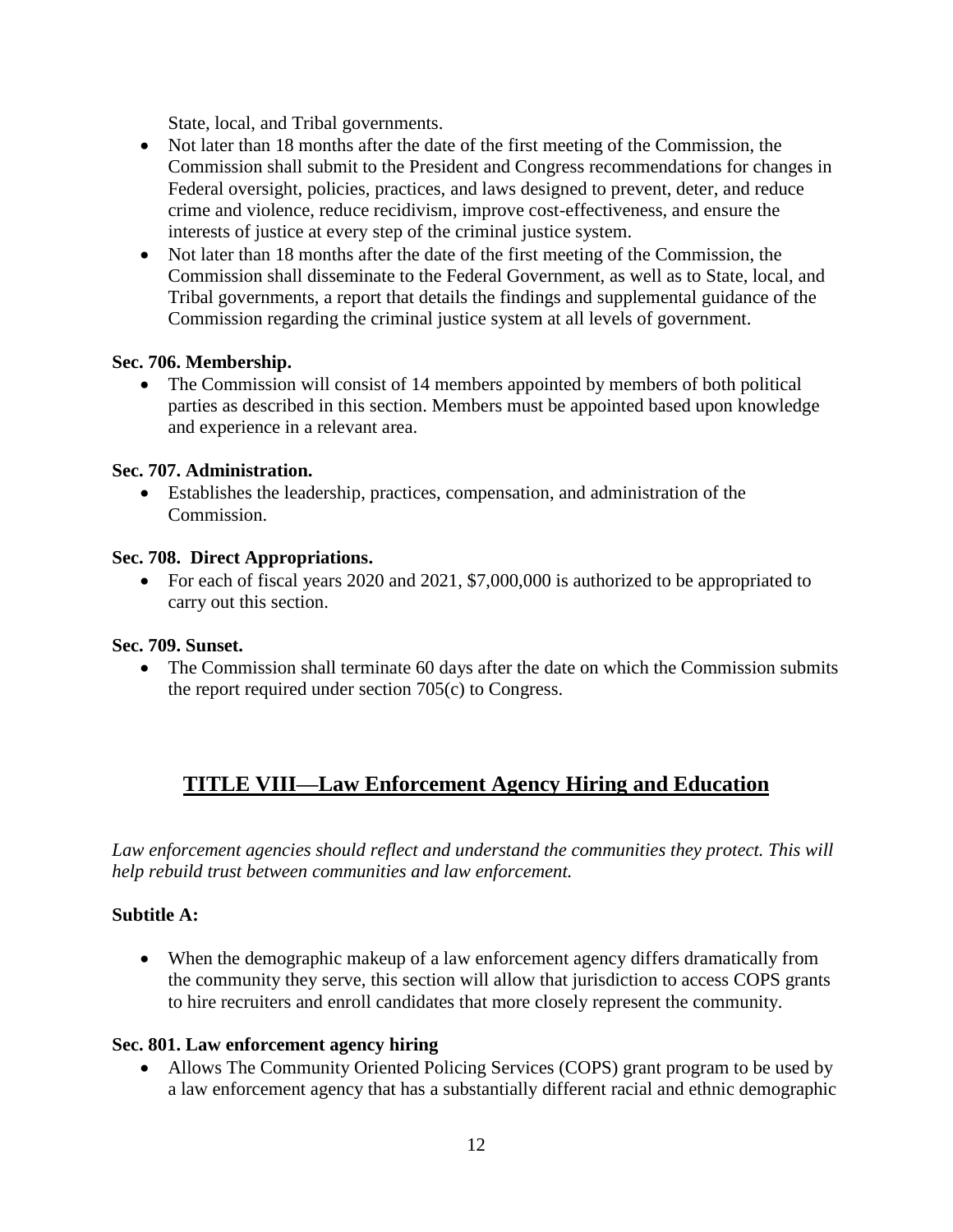makeup than the community served to hire recruiters and enroll candidates in law enforcement academies who have racial and ethnic demographic characteristics similar to the community.

#### **Sec. 802. Reauthorization of Law Enforcement Grant Programs.**

- Reauthorizes the Edward Byrne Memorial Justice Assistance Grant Program at \$800,000,000 for each of fiscal years 2021 through 2025.
- Reauthorizes the Cops on the Beat Grant Program at \$400,000,000 for each of fiscal years 2021 through 2025.

#### **Subtitle B: National Museum of African American History and Culture curriculum.**

*This section funds an education program for law enforcement agencies the Smithsonian Museum of African American History. This is similar to the education program the Never Again Education Act created at the Holocaust Museum to train educators on combatting anti-Semitism.*

- The Director of the National Museum of African American History and Culture shall develop and nationally disseminate a curriculum to educate eligible program participants on the history of racism in the United States.
- The Director shall also carry out education program training for eligible program participants that focuses on racial reconciliation with the goal of understanding the history of racism in America, improving relationships between law enforcement and the communities they serve, and training eligible program participants who can effectively train their law enforcement peers in their States and communities.
- Not later than February  $1<sup>st</sup>$  of each year, the Director shall submit to the Congress a report describing the activities carried out under this subtitle.
- Authorizes \$2,000,000 for each of fiscal years 2021 through 2025 to carry out this program.

## **TITLE IX—Best Practices and Study**

*Ensuring jurisdictions across the country have access to best practices and guidance is critical. The Attorney General, along with commissions created throughout this bill, are tasked with creating those best practices.*

#### **Sec. 901. Best practices.**

- The Commission established under title VII shall develop recommended best practices guidelines to ensure fair and effective policing tactics and procedures that encourage equitable justice, community trust, and law enforcement officer safety.
- In addition, the Commission must also establish best practices for the hiring, firing, suspension, and discipline of law enforcement officers, best practices for developing standards for officer due process, as well as best practices for community transparency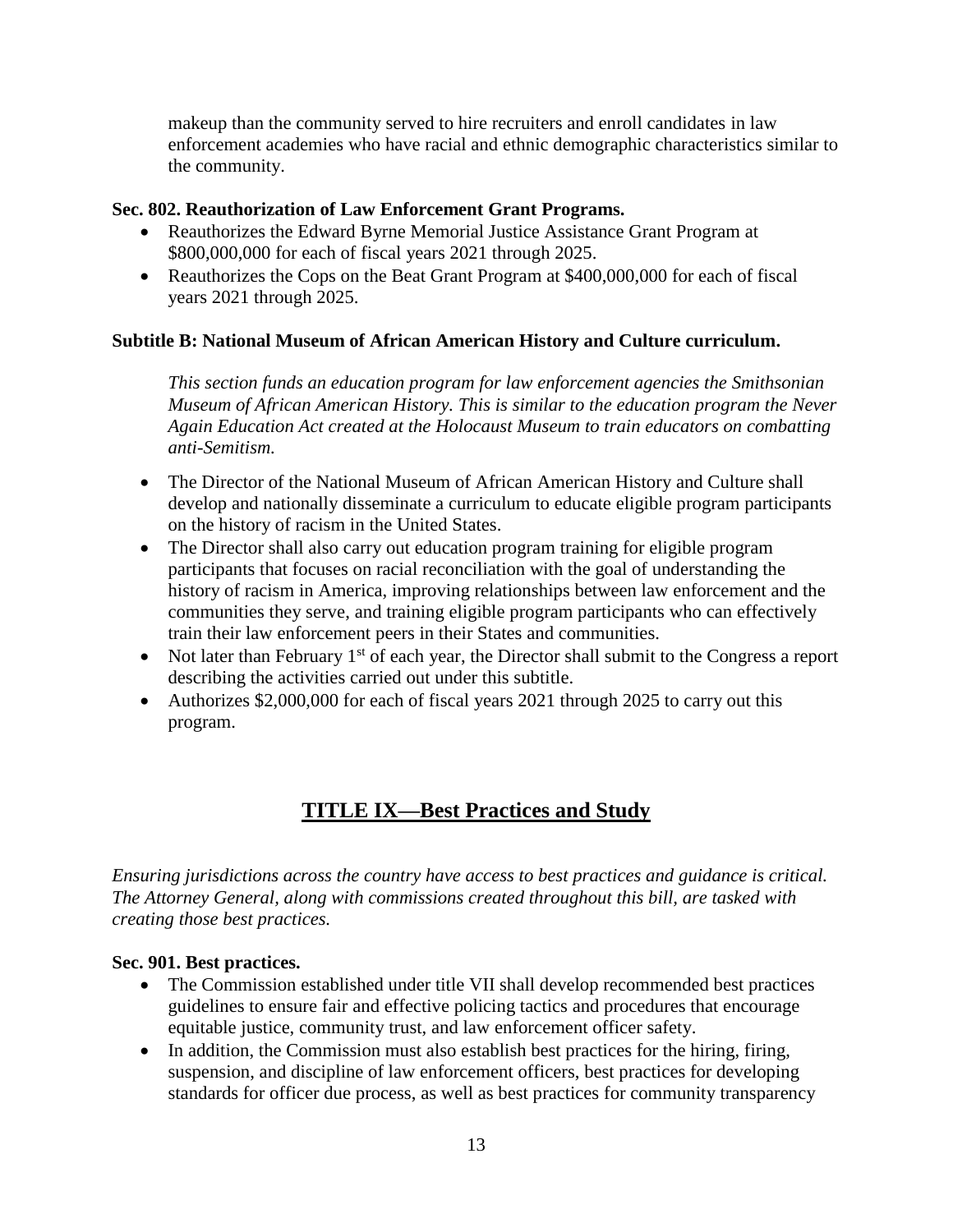and optimal administration of a law enforcement agency.

#### **Sec. 902. Study.**

- The Commission established under title VII shall conduct a study on the establishment and operation of Use of Force Review Boards by States and units of local government, wherein citizens can assist law enforcement agencies in reviewing use of force incidents, as well as best practices for developing standards for law enforcement officer due process.
- The Commission will also submit recommendations with respect to the findings of this study, which includes recommended best practices for State and local Use of Force Review Boards.

#### **Sec. 903. Mental health study.**

- The Commission established under title VII shall also conduct a study on law enforcement officer training, crisis intervention teams, co-responder programs, personnel requirements, Federal resources, and pilot programs needed to improve nationwide law enforcement officer engagement on issues related to mental health, homelessness, and addiction.
- The Commission will also submit recommendations with respect to the findings of the study.

#### **Sec. 904. Study and proposal on improving accountability for DOJ grants.**

• Not later than one year after the date of enactment of this Act, the Attorney General shall study, and submit to Congress a proposal regarding the possible implementation of a method to improve accountability for law enforcement agencies that receive funds from covered grant programs.

## **TITLE X—Closing the Law Enforcement Consent Loophole Act**

*This is a bi-partisan bill to close the law enforcement consent loophole.*

#### **Sec. 1001. Prohibition on Engaging in Sexual Acts While Acting under Color of Law.**

- Makes it unlawful for a federal law enforcement officer to engage in a sexual act while acting under color of law or with an individual who has been arrested by, is detained by, or is in the custody of a law enforcement officer.
- Consent is not a defense to prosecution for unlawful conduct and a violator is subject to criminal penalties including a fine, a prison term of up to 15 years, or both.

#### **Sec. 1002. Incentive for States.**

 Additionally, the bill authorizes the Department of Justice to make grants to States that have in effect similar laws. Grants must be used for the same purposes as formula grants under the STOP Violence Against Women Program and the Sexual Assault Services Program.